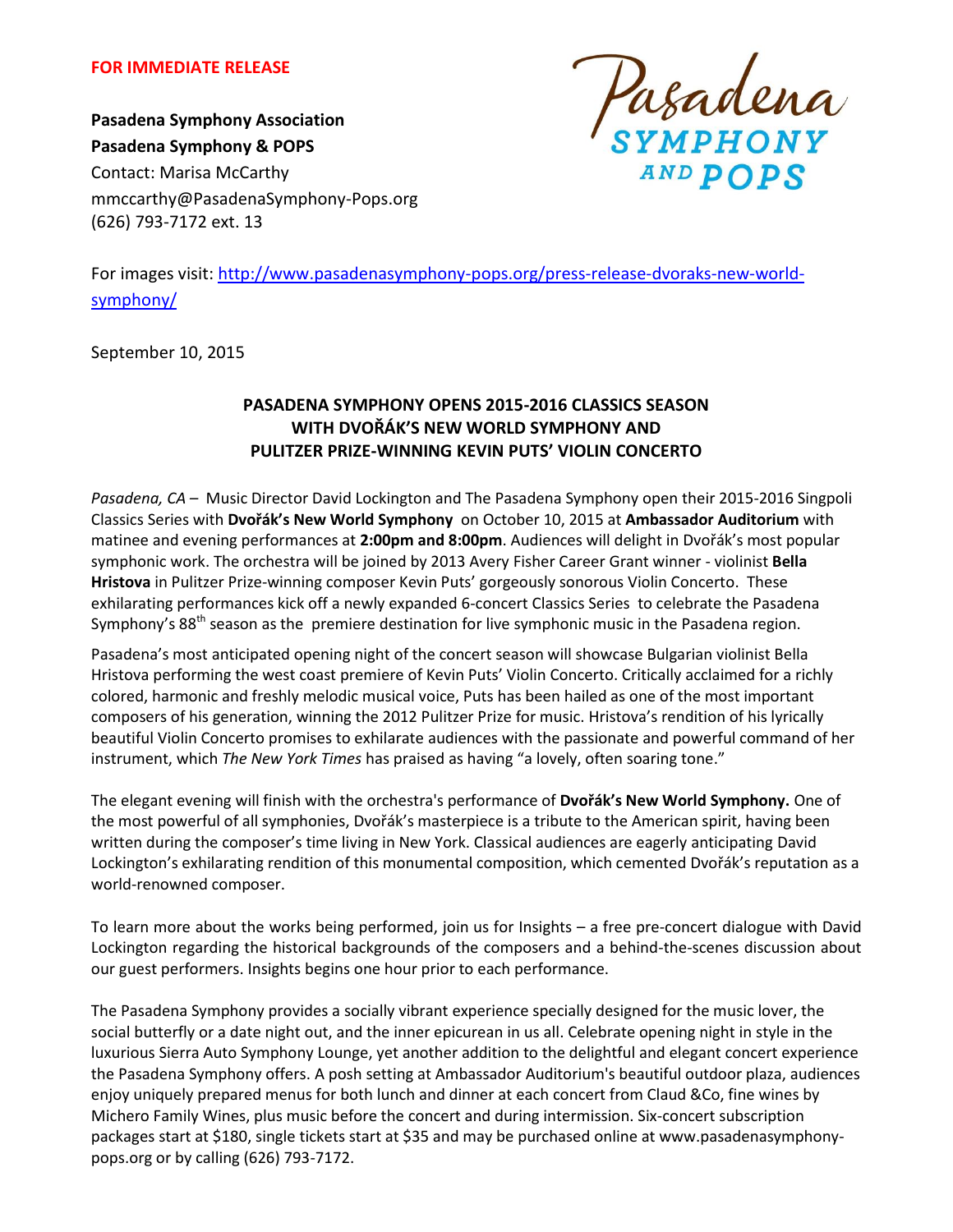### **IF YOU GO:**

- **What:** The Pasadena Symphony presents Dvořák's New World Symphony.
- **When:** Saturday, October 10 at 2:00 p.m. and 8:00 p.m.
- **Where:** Ambassador Auditorium | 131 South St. John Avenue, Pasadena, CA 91105
- **Cost:** Tickets start at \$35.00
- **Parking:** Valet parking is available on Green Street for \$15. General parking is available in two locations: next to the Auditorium (entrance on St. John Ave) at the covered parking structure for \$10 and directly across the street at the Wells Fargo parking structure (entrance on Terrace at Green St). ADA parking is located at the above-ground parking lot adjacent to the Auditorium (entrance on St. John Ave.) for \$10. Parking purchased onsite is cash only.
- **Sierra Auto Symphony Lounge:** Located on the plaza at Ambassador Auditorium. Opens at 12:30 pm before the matinee and 6 pm before the evening performance.
- **Pre-Concert Discussion:** Pre-concert discussions with David Lockington begins one hour before curtain and is available to all ticket holders at no cost.

###

## **ABOUT THE ARTISTS**

#### **David Lockington**

Over the past thirty-five years, David Lockington has developed an impressive conducting career in the United States. A native of Great Britain, he served as the Music Director of the Grand Rapids Symphony from January 1999 to May 2015, and is currently the orchestra's Conductor Laureate. He has held the position of Music Director with the Modesto Symphony since May 2007 and in March 2013, Mr. Lockington was appointed to the same position with the Pasadena Symphony. He also has a close relationship with the Orquesta Sinfonica del Principado de Asturias in Spain where he is currently the orchestra's Principal Guest Conductor, and beginning with the 15/16 season he will be one of three Artistic Partners with the Northwest Sinfonietta in Tacoma, Washington.

In addition to his current posts, since his arrival to the United States in 1978 Mr. Lockington has also held additional positions with American orchestras, including serving as Assistant Conductor of the Denver Symphony Orchestra and Opera Colorado and Assistant and Associate Conductor of the Baltimore Symphony Orchestra. In May 1993 he accepted the position of Music Director of the Ohio Chamber Orchestra, assumed the title of Music Director of the New Mexico Symphony Orchestra in September 1995 and was Music Director of the Long Island Philharmonic for the 96/97 through 99/2000 seasons.

Mr. Lockington's guest conducting engagements include appearances with the Saint Louis, Houston, Detroit, Seattle, Toronto, Vancouver, Oregon and Phoenix symphonies; the Rochester and Louisiana Philharmonics; and the Orchestra of St. Luke's at Carnegie Hall. Internationally, he has conducted the Northern Sinfonia in Great Britain, the Israel Chamber Orchestra, the China Broadcasting Symphony Orchestra in Beijing and Taiwan and led the English Chamber Orchestra on a tour in Asia.

Recent and upcoming guest conducting engagements include appearances with the New Jersey, Indianapolis, Vancouver, Utah, Pacific, Colorado, Nashville, San Diego, Syracuse, Edmonton, Alabama, Columbus and Kansas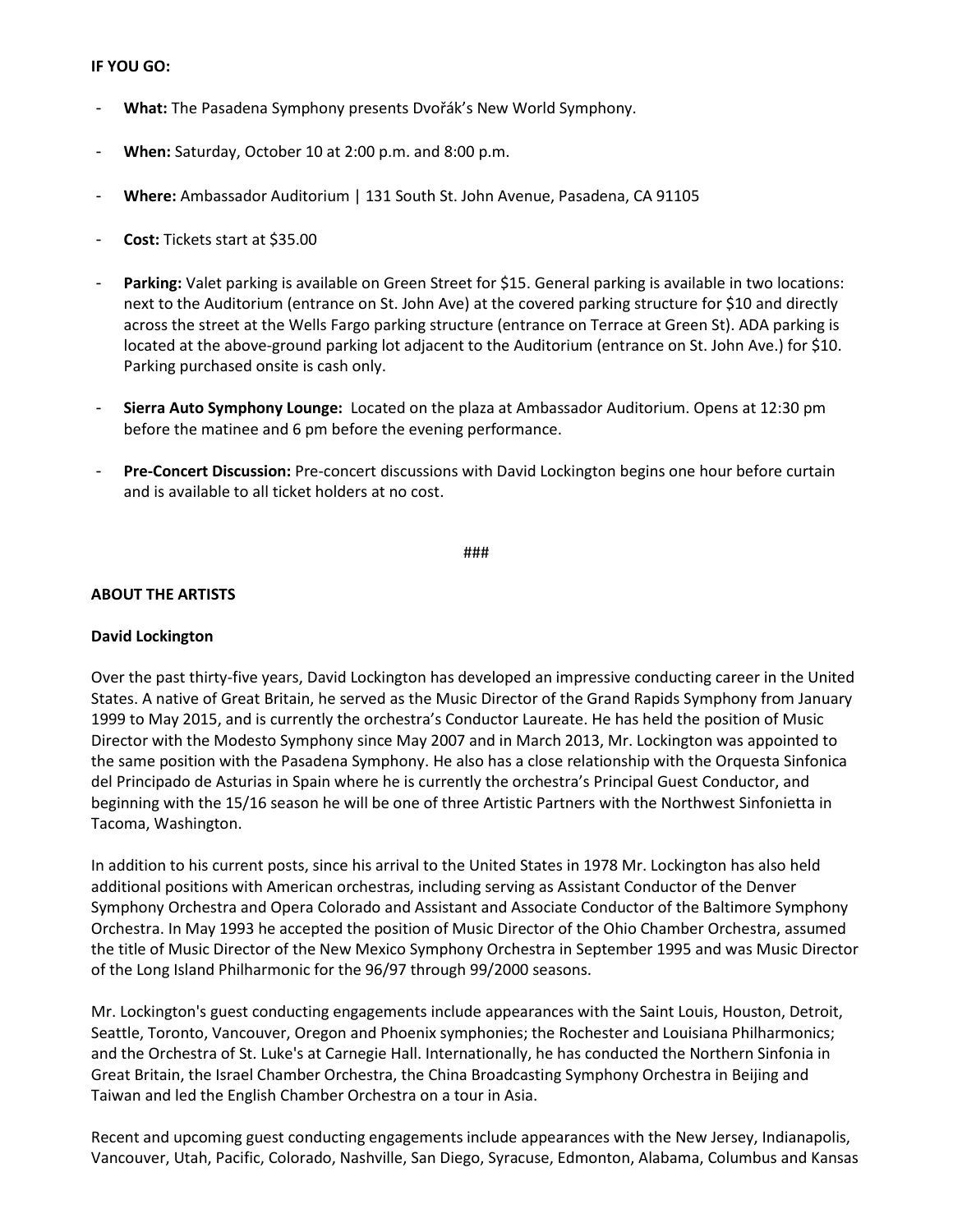City symphonies, the Florida and Louisville Orchestras, the National Arts Centre Orchestra in Ottawa and the Buffalo and Calgary Philharmonics. Mr. Lockington's summer festival activities include appearances at the Grand Teton, Colorado Music, Interlochen, Chautauqua and Eastern Music festivals.

David Lockington began his career as a cellist and was the Principal with the National Youth Orchestra of Great Britain for two years. After completing his Bachelor of Arts degree at the University of Cambridge, Mr. Lockington came to the United States on a scholarship to Yale University where he received his Master's degree in cello performance and studied conducting with Otto Werner Mueller. He was a member of the New Haven Symphony Orchestra and served as assistant principal cellist for three years with the Denver Symphony Orchestra before turning to conducting.

## **Bella Hristova**

Acclaimed for her passionate, powerful performances, beautiful sound, and compelling command of her instrument, violinist **Bella Hristova** is a young musician with a growing international career as a soloist and recording artist. *The Strad* has praised, "Every sound she draws is superb," and *The Washington Post* noted that she is "a player of impressive power and control." Recipient of a 2013 Avery Fisher Career Grant, Ms. Hristova's 2014-2015 season features a mix of concerto, recital and chamber music performances, as well as educational outreach activities. She showcases her wide-ranging repertoire this season, as she performs ten different concertos, from Bernstein and Corigliano to Prokofiev and Sibelius, as well as the world premiere of an unaccompanied work by JoanTower. She performs chamber music with the Chamber Music Society of Lincoln Center, and at the Cactus Pear Music Festival, Chamber Music Northwest, the Skaneateles Festival, and the Lake Champlain Chamber Music Festival. Ms. Hristova appears in encore recital performances in the Young Concert Artists Series at Merkin Concert Hall and at the Kennedy Center.

Ms. Hristova has performed extensively as soloist with orchestra including with Pinchas Zukerman and the Orchestra of St. Luke's at Lincoln Center, with the New York String Orchestra under Jaime Laredo at Carnegie Hall, as well as with the Mississippi Symphony, City of London Sinfonia, Orquesta Sinfonica de Venezuela, Estonian National Symphony Orchestra, Canada's National Arts Centre Orchestra, Korea's Cheongju Symphony Orchestra, at the Cerritos Center for the Arts, at *Free For All at Town Hall*, at the Shanghai International Music Festival, and at Seoul National University. Her most recent recording, *Bella Unaccompanied* (A.W. Tonegold Records), features works for solo violin by Corigliano, Kevin Puts, Piazzolla, Milstein and J. S. Bach. A sought-after chamber musician, Ms. Hristova performs frequently with the Chamber Music Society of Lincoln Center and at many music festivals including the Young Concert Artists Festival in Tokyo, the Grand Teton Festival, the Brevard Music Festival, Music@Menlo, Ravinia's Steans Institute, the Mainly Mozart Festival, Music from Angel Fire, the Santa Fe Chamber Music Festival and the Marlboro Music Festival. She has appeared on Garrison Keillor's *A Prairie Home Companion* on National Public Radio. In addition to the 2013 Avery Fisher Career Grant, Bella Hristova is the recipient of numerous prizes and awards, including First Prize in the 2009 Young Concert Artists International Auditions, First Prize in the 2007 Michael Hill International Violin Competition in New Zealand, and Laureate of the 2006 International Violin Competition of Indianapolis. She made her New York debut in the Young Concert Artists Series at Merkin Concert Hall and at the Kennedy Center in Washington, DC, and at the Isabella Gardner Museum in Boston. For three seasons, she has been honored with the Gordon and Harriet Greenfield Foundation Artist Management Fellowship of YCA.

As a result of winning the Michael Hill International Violin Competition, Ms. Hristova made a critically acclaimed concert tour of New Zealand, and a similarly acclaimed CD of solo violin works by the Belgian virtuoso Charles de Bériot (Naxos). Music Web International praised her first recording, "…this disc is an absolute winner… …The musical diversity of these pieces is a delight. None of which would count for much if they were not played with the extraordinary virtuosity and musical maturity of Bella Hristova. … Hristova combines jaw-dropping technical prowess with real style."